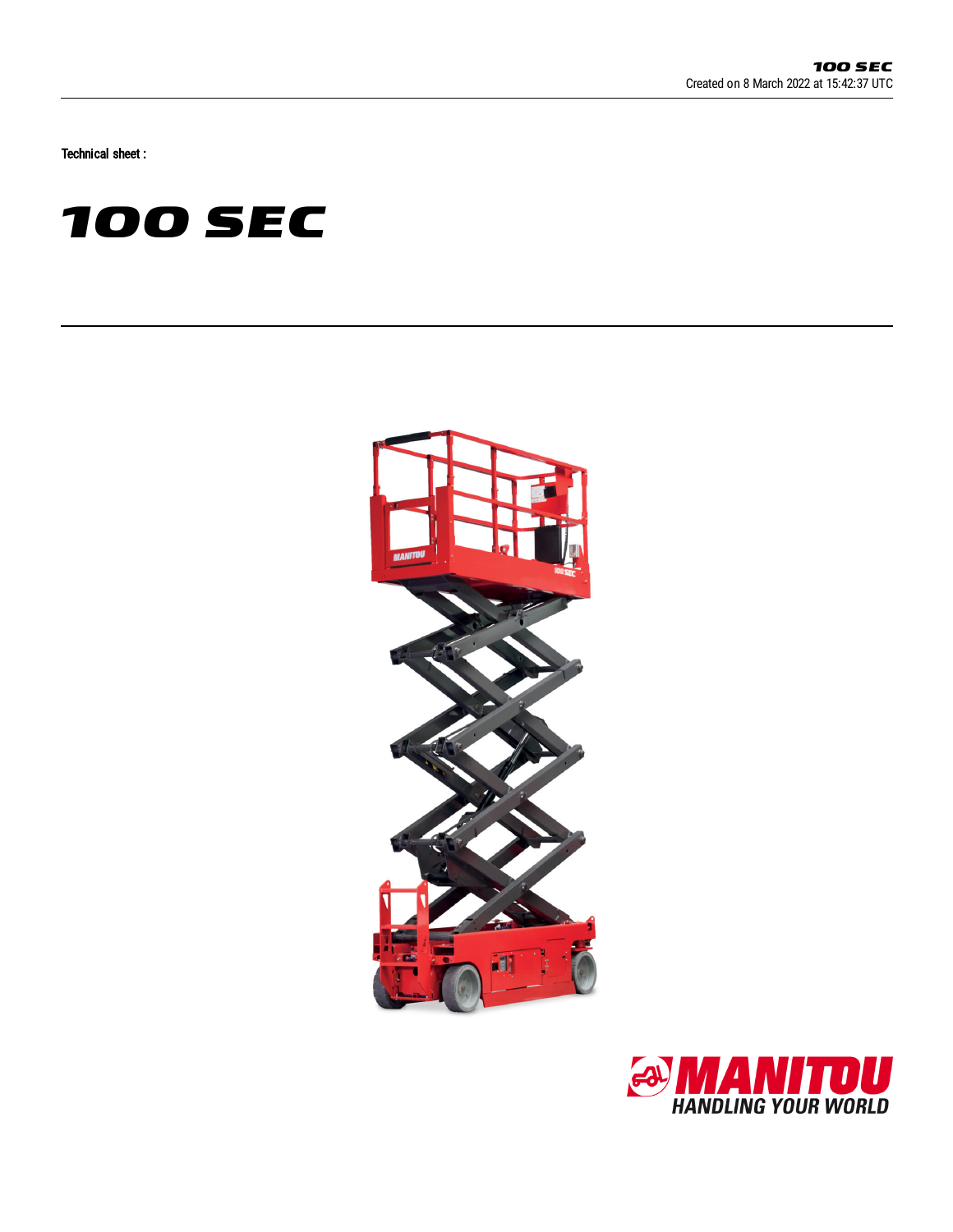| <b>Capacities</b>                                   |                | <b>Metric</b>                                                                |
|-----------------------------------------------------|----------------|------------------------------------------------------------------------------|
| Working height                                      | h21            | 9.93 m                                                                       |
| Platform height                                     | h7             | 7.93 m                                                                       |
| Platform capacity                                   | $\mathsf Q$    | 227 kg                                                                       |
| Lift capacity - Extension deck                      |                | 113 kg                                                                       |
| Number of people (inside / outside)                 |                | 2/0                                                                          |
| <b>Weight and dimensions</b>                        |                |                                                                              |
| Platform weight*                                    |                | 1959 kg                                                                      |
| Platform dimensions (length x width)                | lp / ep        | 2.26 m x 0.80 m                                                              |
| Platform dimensions with extension (length x width) |                | 3.18 m x 0.80 m                                                              |
| Overall width                                       | b1             | 0.81 m                                                                       |
| Overall length                                      | 1              | 2.44 <sub>m</sub>                                                            |
| Overall height                                      | h17            | $2.26$ m                                                                     |
| Overall length (stowed)                             | 9              | 2.44 <sub>m</sub>                                                            |
| Overall height (stowed)                             | h18            | 1.91 m                                                                       |
| Overall length with platform extension              | 115            | 3.33 <sub>m</sub>                                                            |
| Internal turning radius (over tyres)                | b13            | 0 <sub>m</sub>                                                               |
| External turning radius                             | Wa3            | 2.13 m                                                                       |
| Ground clearance with pothole guards deployed       | m <sub>6</sub> | 0.02 m                                                                       |
| Ground clearance at centre of wheelbase             | m2             | 0.09 <sub>m</sub>                                                            |
| Wheelbase                                           | y              | 1.85 m                                                                       |
| <b>Performances</b>                                 |                |                                                                              |
| Drive speed - stowed                                |                | 3.50 km/h                                                                    |
| Drive speed - raised                                |                | 0.80 km/h                                                                    |
| Raise speed / Lower speed                           |                | 28 s / 24 s                                                                  |
| Gradeability                                        |                | 25%                                                                          |
| Permissible leveling                                |                | $3\,^{\circ}$                                                                |
| Permissible leveling (side)                         |                | $1.50$ $^{\circ}$                                                            |
| <b>Wheels</b>                                       |                |                                                                              |
| Tyres type                                          |                | Tyres Type Non Marking                                                       |
| Dimensions of front wheels / rear wheels            |                | $0,38x0,13m - 0,38x0,13m$                                                    |
| Drive wheels (front / rear)                         |                | 2/0                                                                          |
| Steering wheels (front / rear)                      |                | 2/0                                                                          |
| Braking wheels (front / rear)                       |                | 2/2                                                                          |
| <b>Engine/Battery</b>                               |                |                                                                              |
| Electric Pump                                       |                | 3 kW                                                                         |
| Battery / Batteries capacity                        |                | 6 V / 225 Ah                                                                 |
| Integrated charger (V / A)                          |                | 24 V / 20 A                                                                  |
| <b>Miscellaneous</b>                                |                |                                                                              |
| Hydraulic tank capacity                             |                | 17 <sub>l</sub>                                                              |
| Sound level at platform                             |                | 79 dB                                                                        |
| Noise to environment (LwA)                          |                | < 70 dB                                                                      |
| Vibration on hands/arms                             |                | $< 2.50$ m/s <sup>2</sup>                                                    |
| <b>Standards compliance</b>                         |                |                                                                              |
| This machine is in compliance with:                 |                | European directives: 2006/42/EC- Mach<br>EN280:2013) - 2004/108/EC (EMC) - 2 |

100 SEC - Created on 8 March 2022 at 15:42:37 UTC

European directives: 2006/42/EC- Machinery (revised EN280:2013) - 2004/108/EC (EMC) - 2006/95/EC (Low voltage)

\*Varies according to options and standards of the country to which the machine is delivered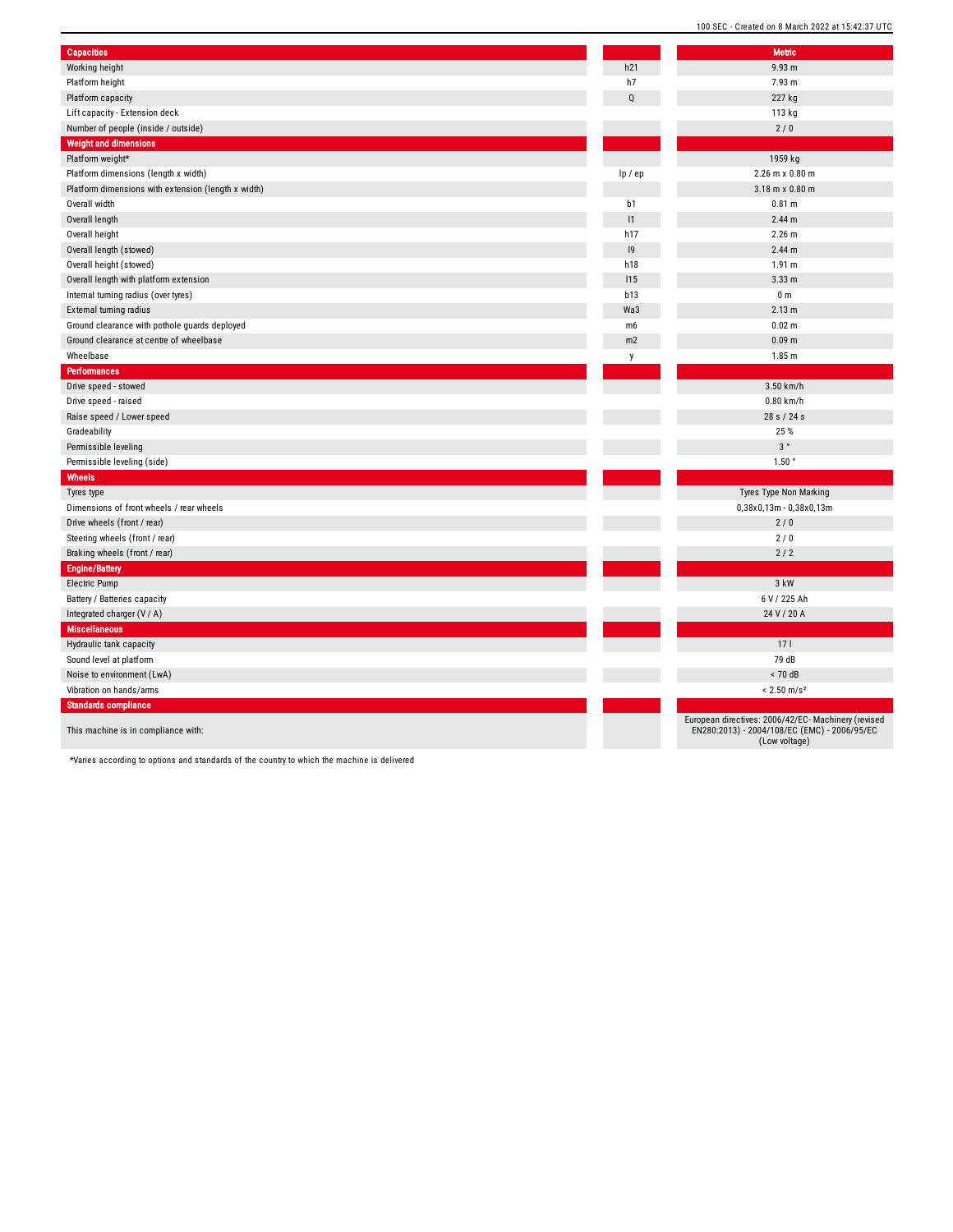### 100 SEC - Load chart

#### Load Chart metric

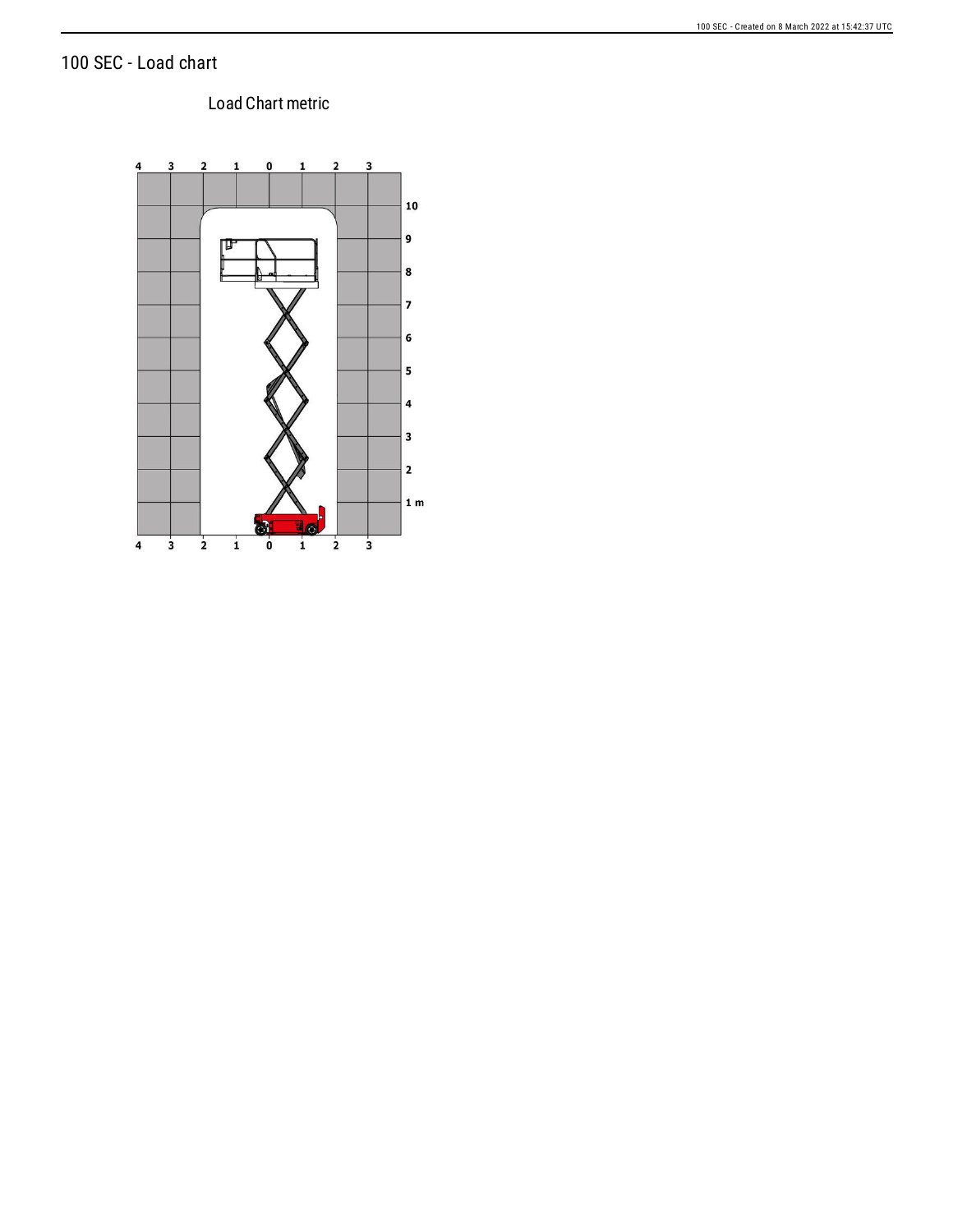# 100 SEC - Dimensional drawing

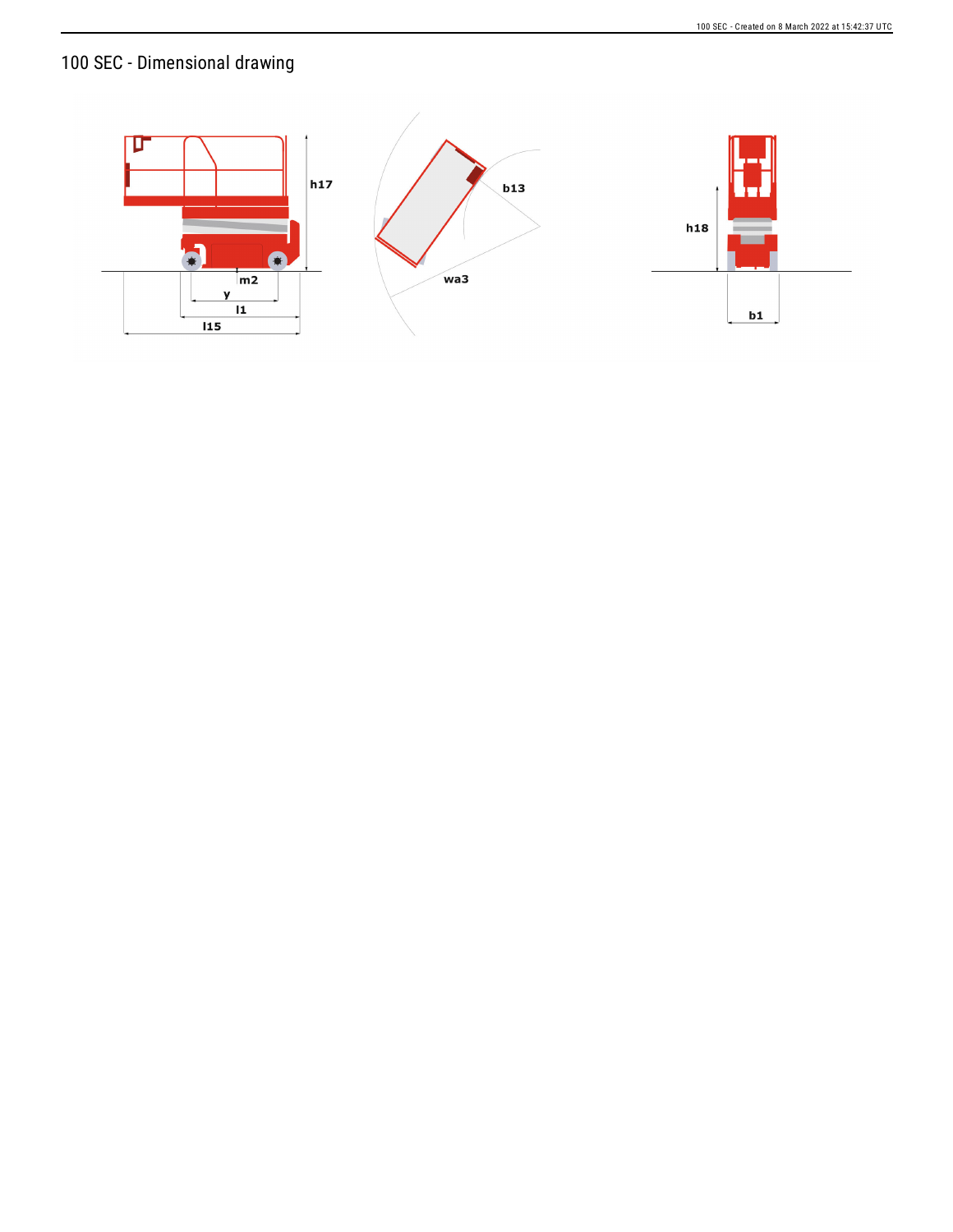## **Equipment**

#### Standard

220V predisposition in the platform Anti-overturning bar with automatic operation Anti-slip step Audible alarm and illuminated indicator lamp (leveling, overload, lowering) Battery charge indicator lamp CAN bus technology Dynamic hydraulic braking on front wheels Emergency stop button in platform and on frame Folding rails with half height swing gate Hom in the platform Hour meter Integrated charger Integrated diagnostic assistance Manual emergency lowering Multi-voltage integrated charger Non-marking rubber tyres Platform access gate Pothole protection with automatic operation Rear wheel multiple disc brakes Swing out component trays

#### **Optional**

Air predis p o sitio n Beep on every movement Biodegradable oil Platform power supply (plug + differential circuit breaker) Safety hamess